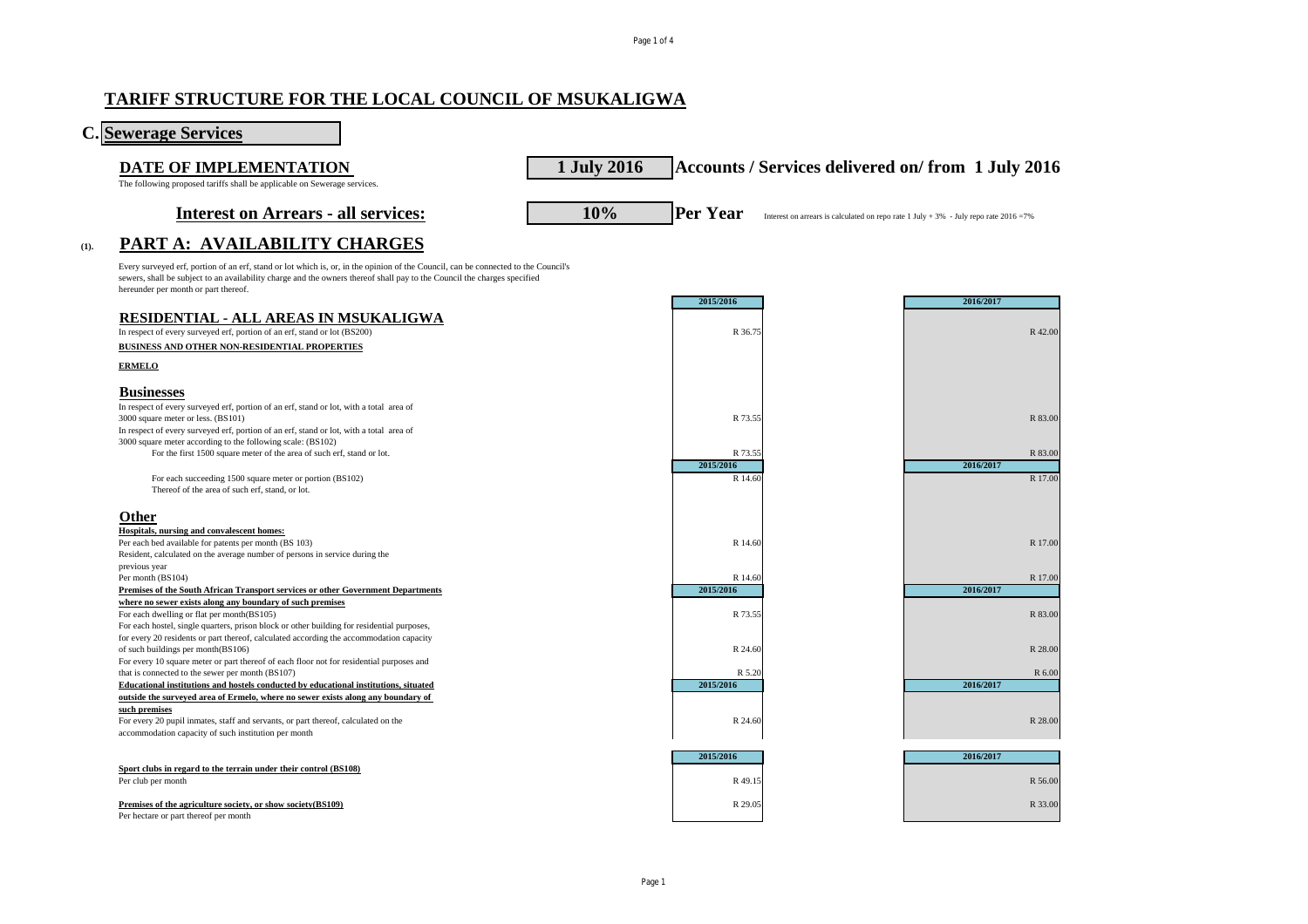# **(2). PART B: ADDITIONAL SEWERAGE CHARGES:**

The charges specified below, shall be paid by the owners of the premises concerned, in addition to the charges specified under Part A in respect of premises connected to Council's sewer per month or part thereof: including

#### **INCLUDE ALL AREAS OF MSUKALIGWA**

| Residential (Per living unit)(SE200)                                                                                                                                                               | 2015/2016 | 2016/2017 |          |
|----------------------------------------------------------------------------------------------------------------------------------------------------------------------------------------------------|-----------|-----------|----------|
| Dwellings per month                                                                                                                                                                                | R 46.40   |           | R 52.00  |
| Residential flats - per flat per month                                                                                                                                                             | R 46.40   |           | R 52.00  |
| Builders connection per month                                                                                                                                                                      | R 46.40   |           | R 52.00  |
| Boarding or lodging houses and staff accommodation(SE102)                                                                                                                                          |           |           |          |
| For every 100 square meter or part thereof of the total area of each floor, including basement                                                                                                     |           |           |          |
| and outbuildings, per month                                                                                                                                                                        | R 29.10   |           | R 33.00  |
| Hotels, clubs and beerhalls(SE103)                                                                                                                                                                 |           |           |          |
| For every 100 square meter or part thereof of the total area of each floor, including basement                                                                                                     |           |           |          |
| and outbuildings, per month.                                                                                                                                                                       | R 117.60  |           | R 132.00 |
|                                                                                                                                                                                                    | 2015/2016 | 2016/2017 |          |
| Hotels, clubs, beerhalls and business premises under the same roof                                                                                                                                 |           |           |          |
| For every 100 square meter of part thereof, of the total area at each floor, including basement and                                                                                                |           |           |          |
| outbuildings available for hotel, club, or beer hall, per month                                                                                                                                    | R 117.60  |           | R 132.00 |
| For every 100 square meter or part thereof of the total area at each floor, including basement                                                                                                     |           |           |          |
| and outbuildings, available for business purposes, per month (SE104)                                                                                                                               | R 58.65   |           | R 66.00  |
| Business premises, not otherwise classified, for every 100 square meter or part thereof of                                                                                                         |           |           |          |
| the total area at each floor, including basement and outbuildings, per month (SE119)                                                                                                               | R 58.65   |           | R 66.00  |
| Commercial laundries, ice factories, mineral water works, factories, workshops, sawmills                                                                                                           |           |           |          |
| For every 100 square meter or part thereof, at each floor, including the basement and outbuildings                                                                                                 |           |           |          |
| available for business purposes per month                                                                                                                                                          | R 58.65   |           | R 66.00  |
| Commercial motor garages, for every 100 square meter or part thereof at each floor, including the                                                                                                  |           |           |          |
| basement and outbuildings, available for business purposes per month                                                                                                                               | R 58.65   |           | R 66.00  |
| For every 100 square meter or part thereof at each floor, including basement and outbuildings                                                                                                      |           |           |          |
| available for business purposes, per month                                                                                                                                                         | R 58.65   |           | R 66.00  |
| Hospitals, nursing and convalescent homes                                                                                                                                                          | 2015/2016 | 2016/2017 |          |
| For each bed available for patients per month(SE105)                                                                                                                                               | R 15.95   |           | R 18.00  |
| For each staff member and servant, calculated on the average number or persons in                                                                                                                  |           |           |          |
| service during the previous year, per month(SE106)                                                                                                                                                 | R 15.95   |           | R 18.00  |
| <b>Gaol (SE107)</b>                                                                                                                                                                                |           |           |          |
| For every 10 or part of 10 of the number of inmates, calculated on the accommodation                                                                                                               |           |           |          |
| capacity of such goal                                                                                                                                                                              | R 97.50   |           | R 110.00 |
| Churches, including non-revenue producing halls (SE108)                                                                                                                                            |           |           |          |
| For every 100 seats or part of 100 of the total seating capacity per month                                                                                                                         | R 24.60   |           | R 28.00  |
|                                                                                                                                                                                                    |           |           |          |
|                                                                                                                                                                                                    | 2015/2016 | 2016/2017 |          |
| <b>Government offices and departments</b>                                                                                                                                                          |           |           |          |
| For every 100 square meter of part thereof of the total area at each floor, including the                                                                                                          |           |           |          |
| basement and outbuildings, per month                                                                                                                                                               | R 58.65   |           | R 66.00  |
| Sportclubs in regard terrains under their control(SE109)                                                                                                                                           |           |           |          |
| Per club per month                                                                                                                                                                                 | R 49.20   |           | R 56.00  |
|                                                                                                                                                                                                    |           |           |          |
| South African Transport services premises excluding dwellings and cottages and staff accommodation<br>For every 100 square meter or part thereof of the floor area at each floor of all buildings, |           |           |          |
| per month                                                                                                                                                                                          | R 58.65   |           | R 66.00  |
|                                                                                                                                                                                                    |           |           |          |
| <b>Educational Institutions, excluding hostels (SE110)</b>                                                                                                                                         |           |           |          |
| For every 20 persons comprising staff, servants and pupils/students, calculated on the accommodation                                                                                               |           |           |          |
| capacity of such institution, per month                                                                                                                                                            | R 49.20   |           | R 56.00  |
|                                                                                                                                                                                                    |           |           |          |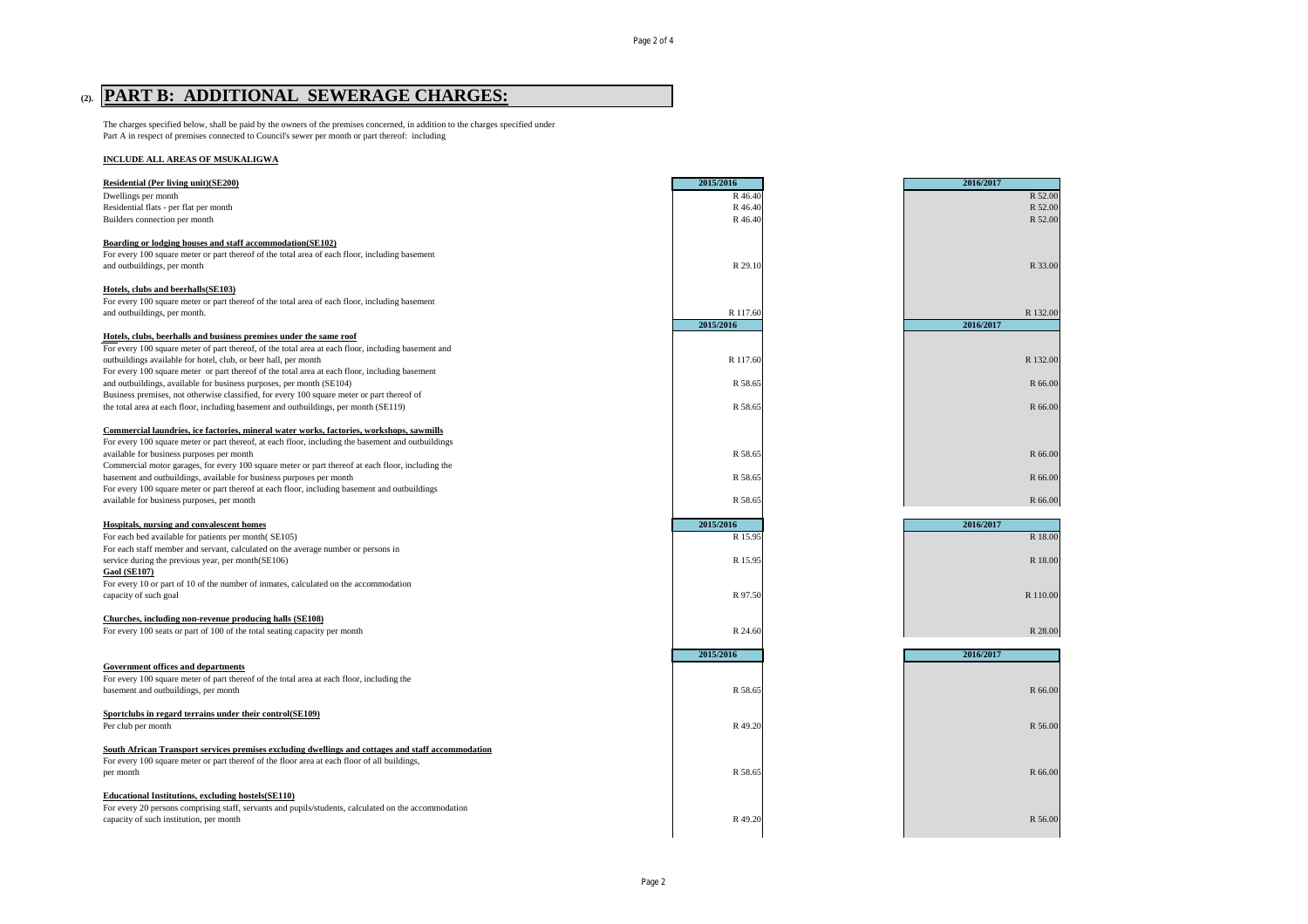Page 3 of 4

| Hostels and charitable homes (SE111)                                                               | 2015/2016 | 2016/2017 |
|----------------------------------------------------------------------------------------------------|-----------|-----------|
| For every 20 persons or part of 20 comprising staff, servants and pupils/students, calculated      |           |           |
| on the accommodation capacity of such institution, per month                                       | R 87.65   | R 99.00   |
| Premises of agricultural society or show society (SE 112)                                          |           |           |
| Per water closet or urinal, per month                                                              | R 5.20    | R 6.00    |
|                                                                                                    |           |           |
| Business premises used exclusively for storage purpose (SE 114)                                    |           |           |
| For every 100 square meter or part thereof of the total area at each floor, including the basement |           |           |
| and outbuildings available for storage purposes, per month                                         | R 29.10   | R 33.00   |

## **PART C - ADDITIONAL EFFLUENT CHARGES**

The owner or occupier of any premises or area who discharges any sewage into the Council's sewer, drain or drainage installation

**3.** for processing at the Council's sewage treatment works, shall in addition to any other charges for which he/she may be liable in terms of this schedule pay to the Council a sewerage charge which shall be calculated in accordance with the following formula:

Where CSB loading is higher than the accepted average for the Greater Ermelo, an agreement must be reached with the consumer which percentage of effluent of the water bought will be applicable.

- A: Calculati K X (CSB)  $0.4$
- B: Where K is calculated with the following formula:

Total running cost = Ermelo total effluent 2 Kilolitre x sum of (Chemical oxygen demand for Ermelo devided by 600)0.4 Plus Industrial effluent (% effluent) x Kilolitre x sum of (Chemical oxygen demand industrial devided by 600)0.4  $600 \text{ mg/I} = \text{Average chemical oxygen demand}$  for residential drainage water

### **4. PART D - OTHER CHARGES**

#### **Suction of sewer traps and tanks (SU0871) 2015/2016 2016/2017**

Rendering of a private suction service at private concerns R 967.00 R 967.00 R 967.00

 $N$ ight Soil removals (if any)  $(SU601C & SU602D)$   $R \cdot 77.00$ 

#### **Sewer blockage fees (SU 0855)** R 728.00

Applicable where the municipality provide assistance on private property

#### **Connection fees**

For the provision of a connection to the Council's sewer, a fee shall be charged which shall include the costs of material, labour and transport costs, plus a surcharge of 10%. A deposit as assessed by the Engineer is payable upfront.

#### **Municipal premises**

For all municipal premises the following charges shall be payable: For every water closet, pan or urinal installed in such premises **2015/2016 2015/2016 2015/2016 2015/2016 2015/2016 R** Per month (BS080) R 19.00 R 19.00 R 19.00 R 19.00 R 19.00 R 19.00 R 19.00 R 19.00 R 19.00 R 19.00 R 19.00 R 19 Rendering of a suction service at municipal concerns R 859.25



| 2016/2017 |          |
|-----------|----------|
|           | R 19.00  |
|           | R 963.00 |

### **PART E - GENERAL**

Should any dispute arise as to classification, the decision of the Council shall be final.

At educational institutions where the lecture/classrooms are situated on the same site as the hotels, the pupils/teachers living at the hostels and attending the class/lecture shall not be included in the school returns.

In cases where any charge is based upon numbers of persons or beds, the heads of the institution concerned shall furnish the Council with certified returns setting forth the information required for calculating such charges. Should any person or persons required to furnish a return in terms of these by-laws, fails to do so within 30 (thirty) days after having been called upon to do so by the Municipal Manager or other authorized officer, the Council shall have the right to make such charges as in circumstances appiear to the Council to be reasonable.

Should any building be occupied in sections during construction, charges which apply in respect of such building, shall be made in proportion to the section(s) occupied.

All charges shall apply from the first of the month following upon that during which connection has been made to the Council's sewers.